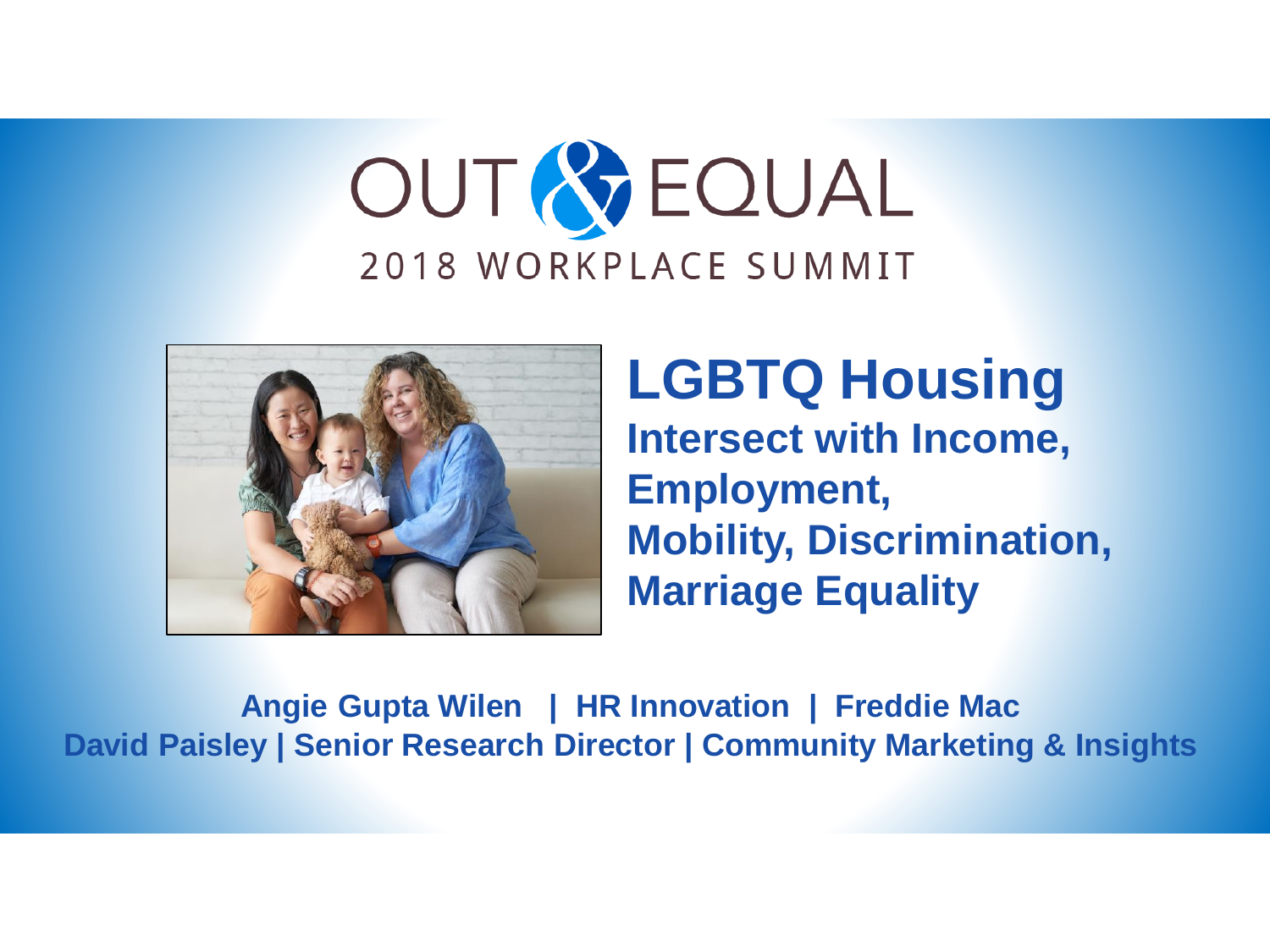**Speakers**



# **Angie Gupta Wilen**

*HR Innovation*



# **David Paisley**

*Senior Research Director*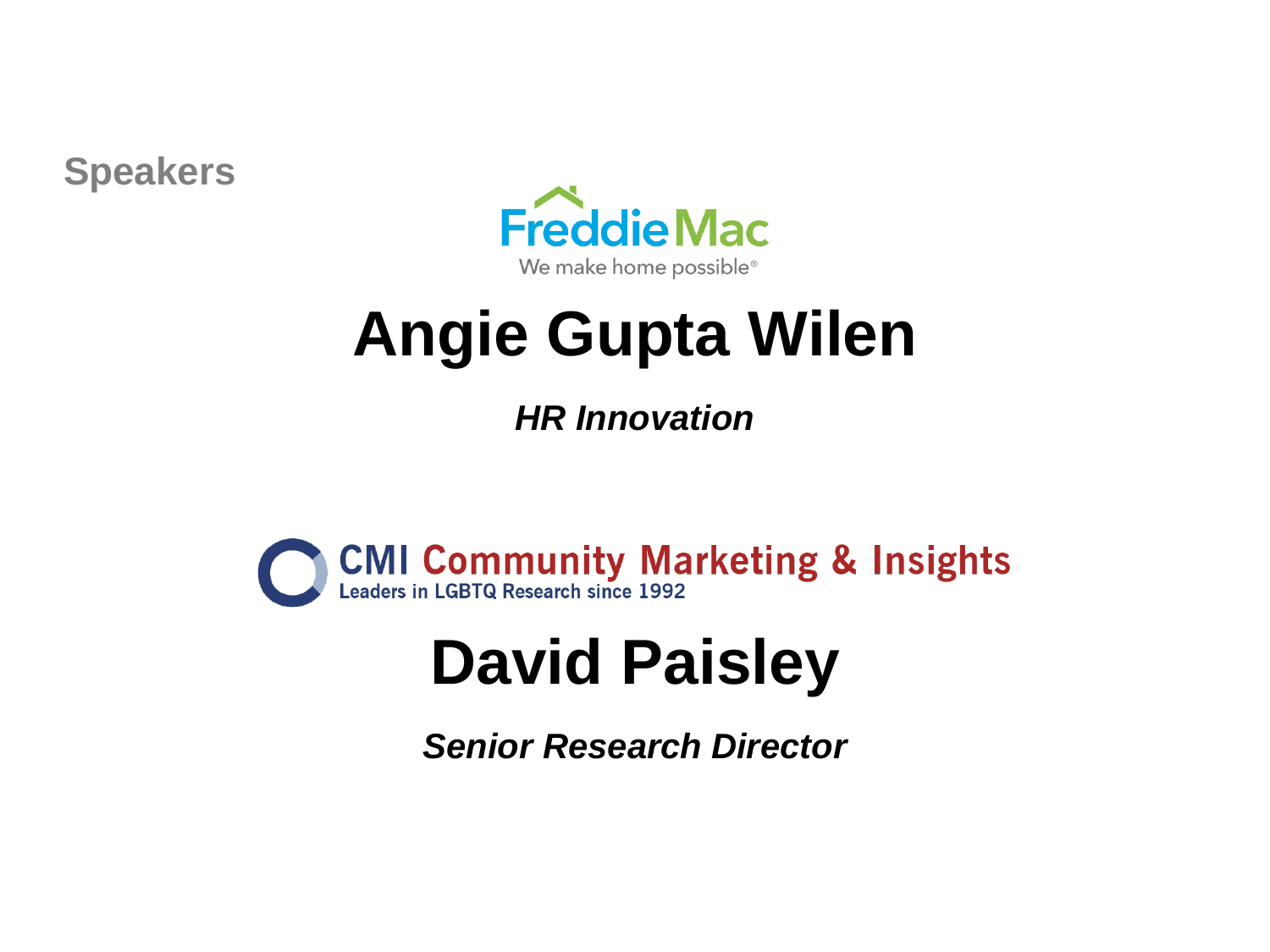#### CONFIDENTIAL



## The LGBT Community: Buying and Renting Homes



September, 2018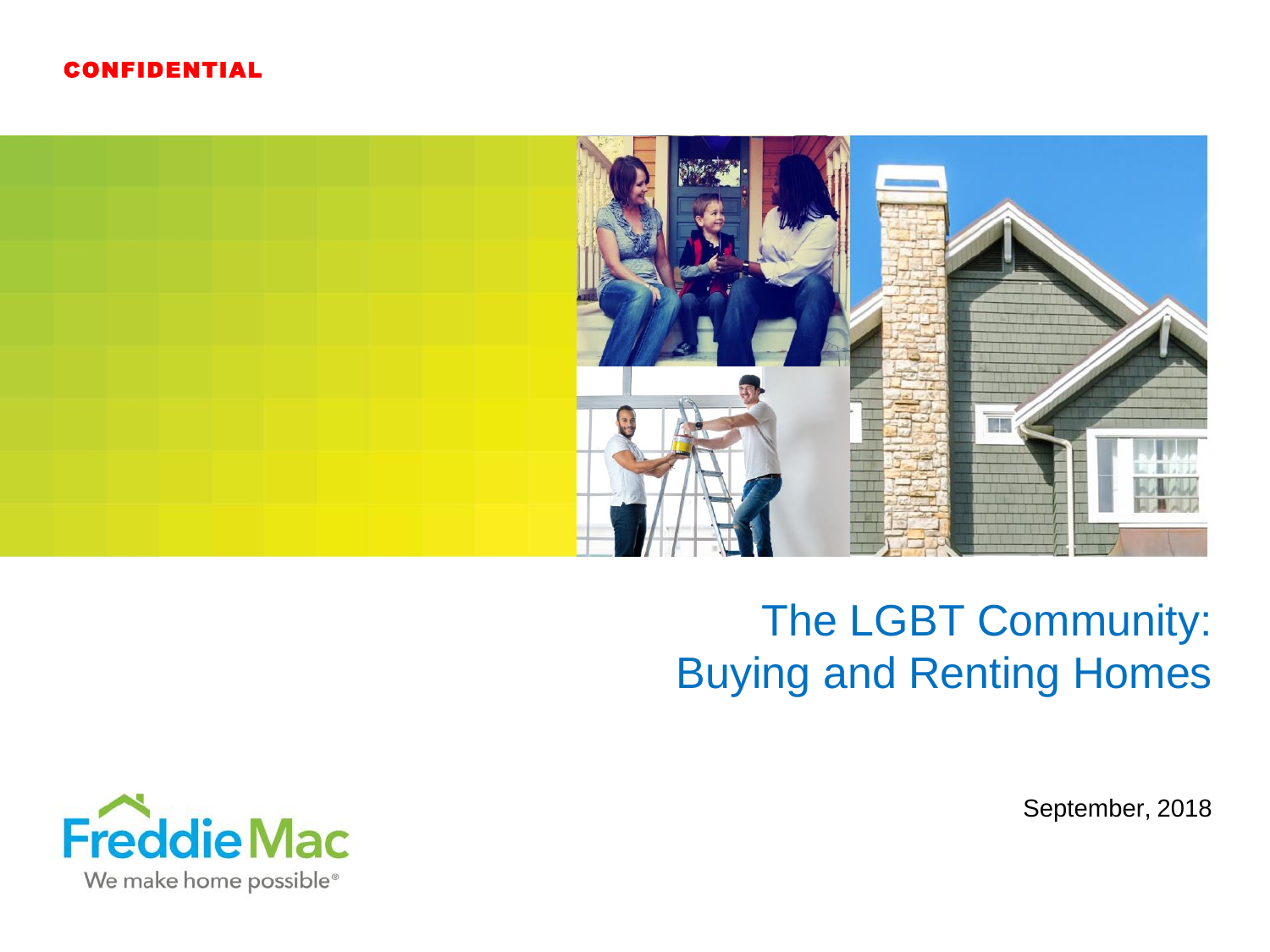### **LGBT Homeownership Rate**

- This study found the overall LGBT homeownership to be 49% for participants age 22 to 72, which is much less than the overall U.S. general population homeownership rate of 64% (from U.S. Census).
- Gay men and lesbians had a homeownership rate of 52%, while gender-expansive community members had the lowest real estate ownership rate.
- White, Black, Latino and Asian real estate ownership rates are all lower than expected compared to the general population Census data.

United States General Population Homeownership Rate: 64% (White Non-Hispanic 72%, Hispanic/Latino, 48%, Black/African American 42%)



### **LGBT Community: I own my home or primary living space.**

Bases: All LGBT n=2,313; other bases vary by group General population source: Source: U.S. Census Bureau, Quarterly Residential Vacancies and Homeownership, First Quarter 2018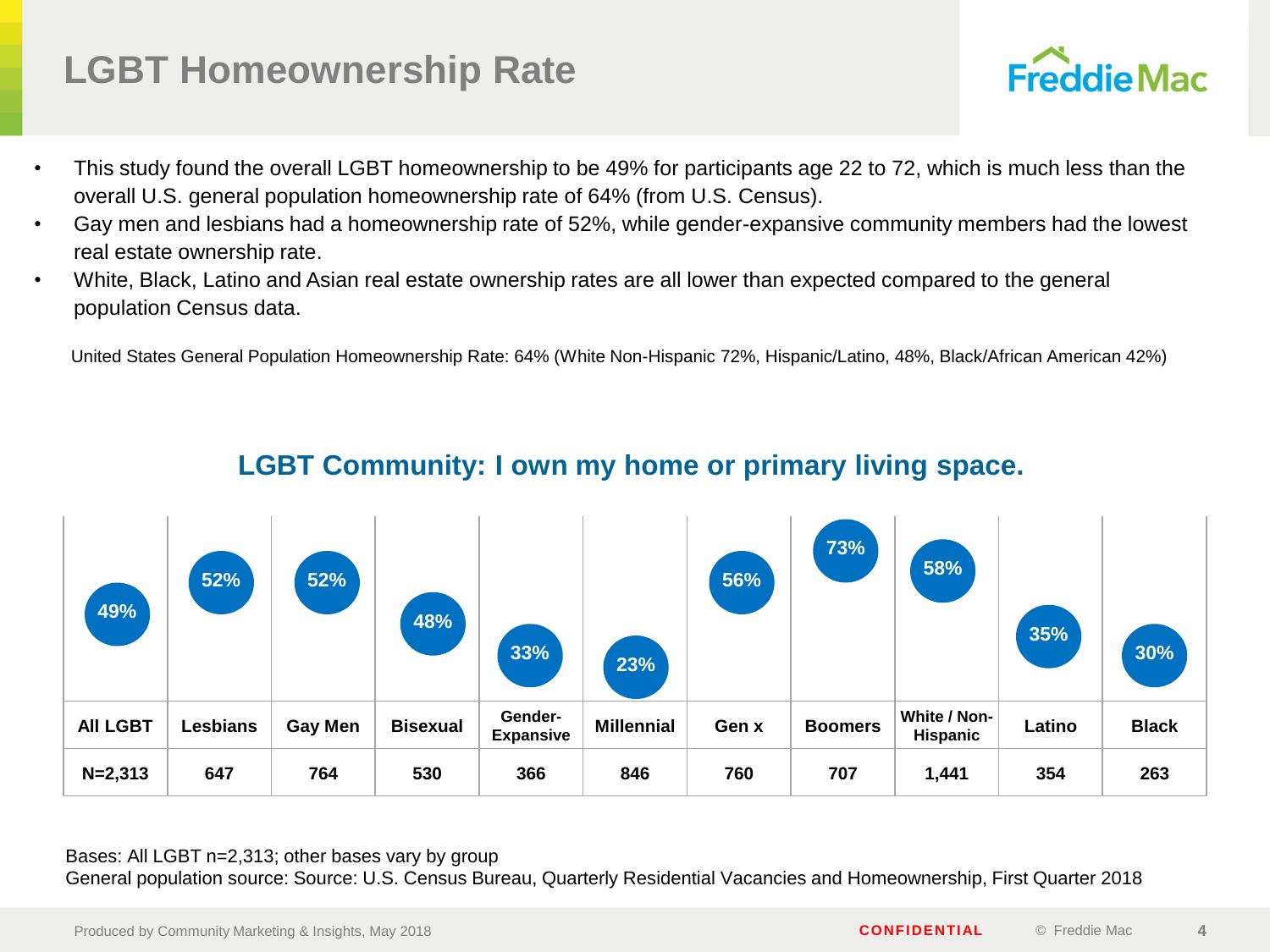### **Perceptions of Homeownership**

- Not surprisingly, there are differences between LGBT homeowners and renters in attitudes about homeownership.
- Despite these differences, the majority of LGBT renters agree homeownership is a good financial investment and is part of the American Dream.

### **To what extent do you agree or disagree with the following statements about homeownership?**

#### **Homeowners**

Home ownership feels right for my current life goals Home ownership is a good financial investment Home ownership is part of my American Dream Home ownership is common among my friends

#### **Renters**

Home ownership feels right for my current life goals Home ownership is a good financial investment Home ownership is part of my American Dream Home ownership is common among my friends



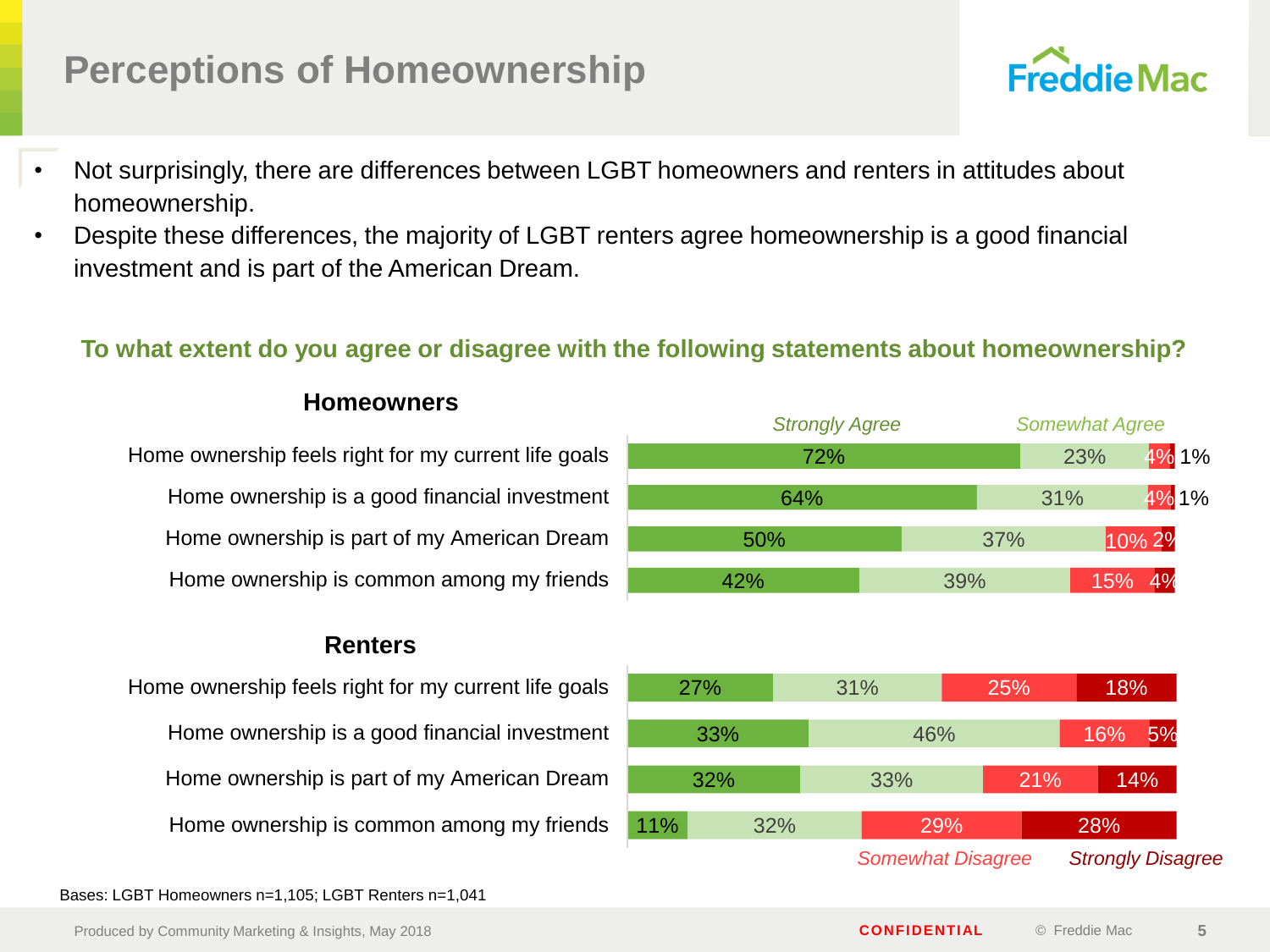### **Desire to Own Their Home**

• Among all LGBT renters, 72% want to own a homes in the future. Only 11% said that they do not want to own a home in the future.

#### **You said that you rent your primary home. Do you want to own a home in the future?**



#### **% by Identity: I definitely want to own a home + I probably want to own a home**



Base: LGBT community members who rent their home n=1,041; This question helped determine renter section questions of the survey.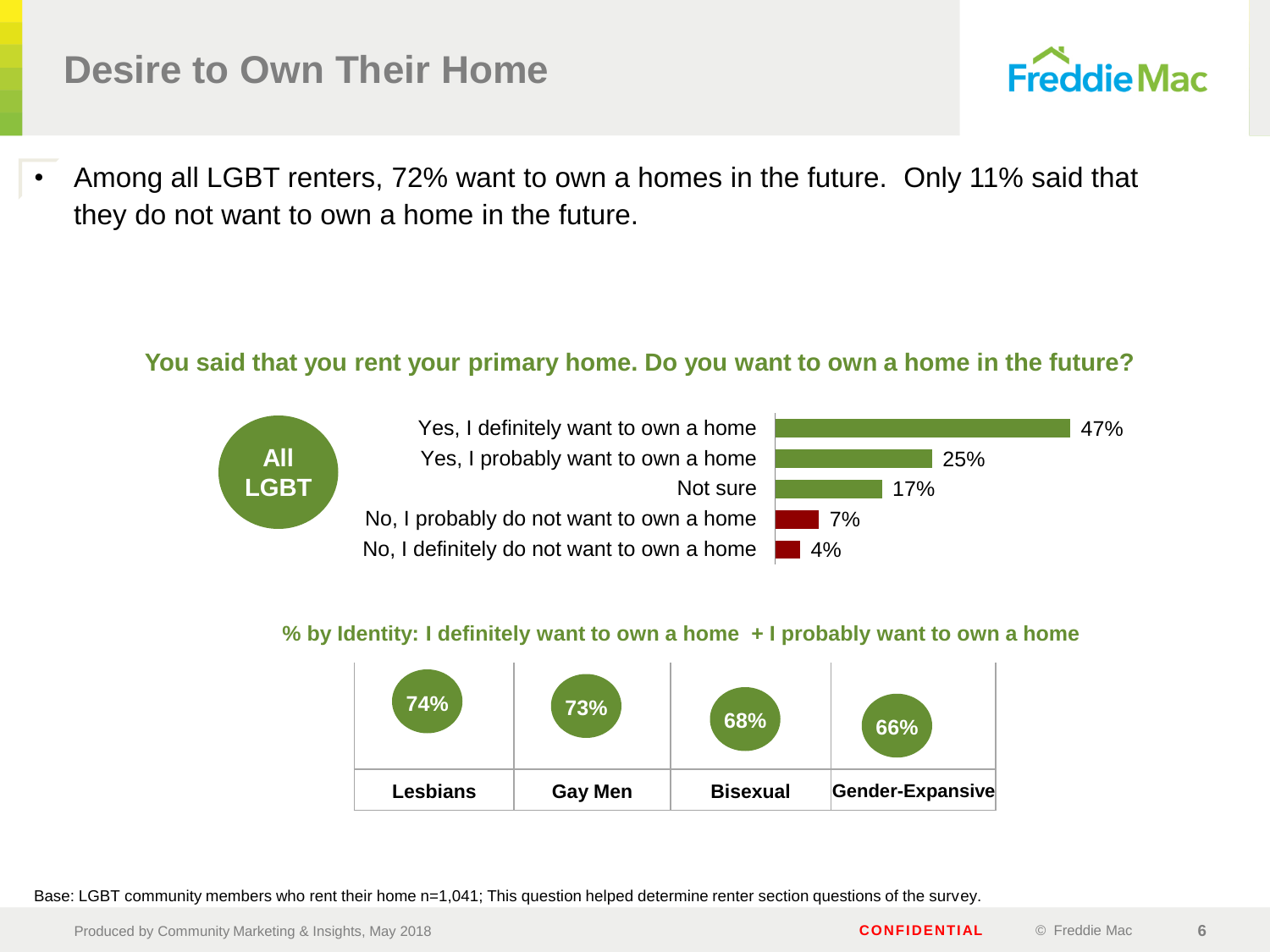### **Moving Away from Their Home Town**

• Two in three LGBT community members do not live in the same area in which they grew up.

#### **Do you now live in the same general location (i.e. city, county or metro area), as where you went to high school?**



Bases: All LGBT n=2,313; Millennials n=846; Gen X n=760; Baby Boomers n=707

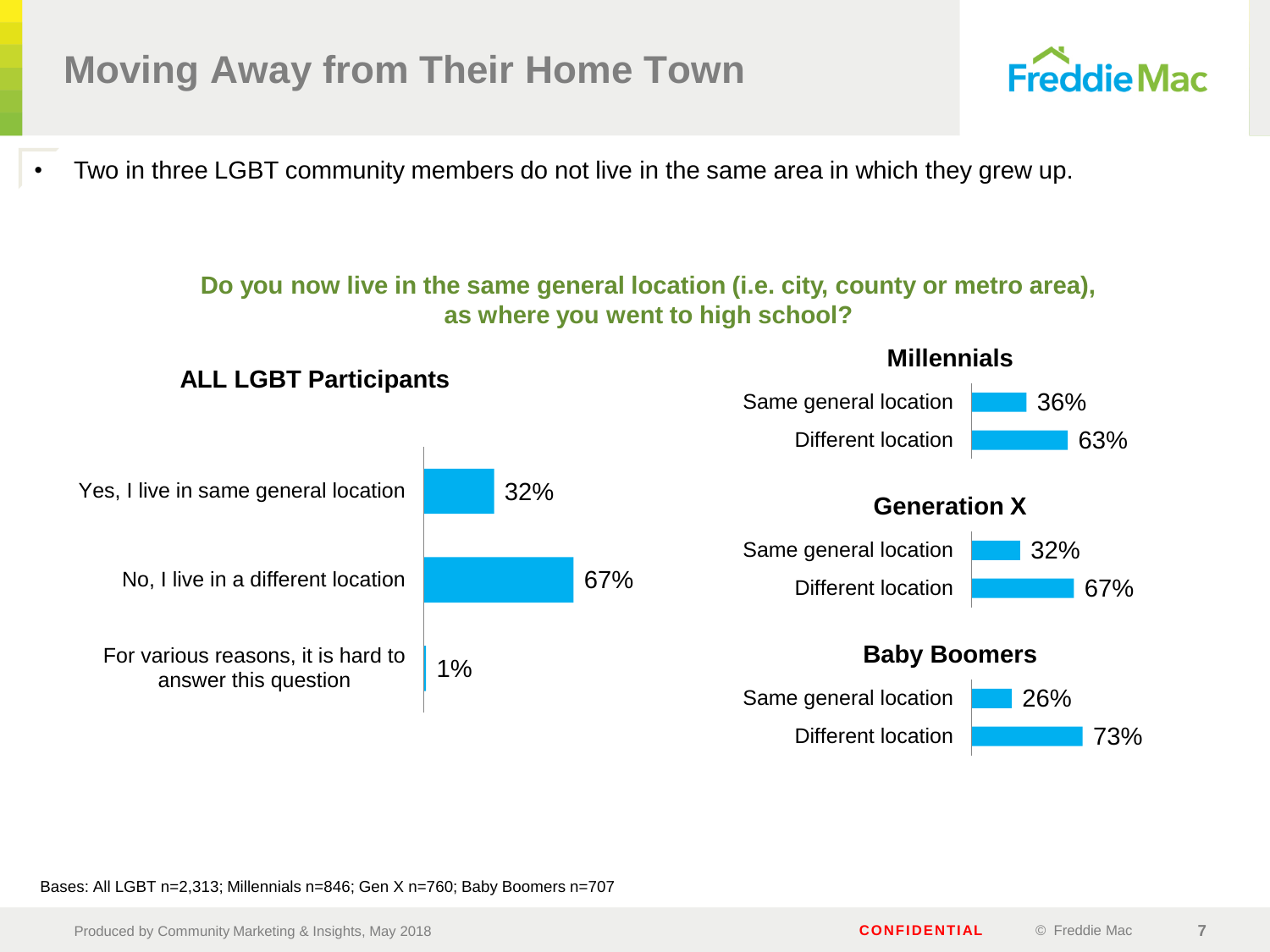### **Type and Size of Community**

- Participants in this research reside in many types of communities across America.
- The more urban the community, the higher proportion of LGBT renters in that type of community.

**How would you best describe the community in which you live?** 



|                                      | <b>Renters</b> | <b>Homeowners</b> |
|--------------------------------------|----------------|-------------------|
| Big or medium size city / urban area | 44%            | <b>28%</b>        |
| Suburb of a big or medium size city  | 25%            | 35%               |
| <b>Small communities</b>             | 31%            | 37%               |

Bases: All LGBT n=2,313; Homeowners n=1,105; Renters n=1,041 *\*Small communities include: Rural areas, small towns, and small cities.*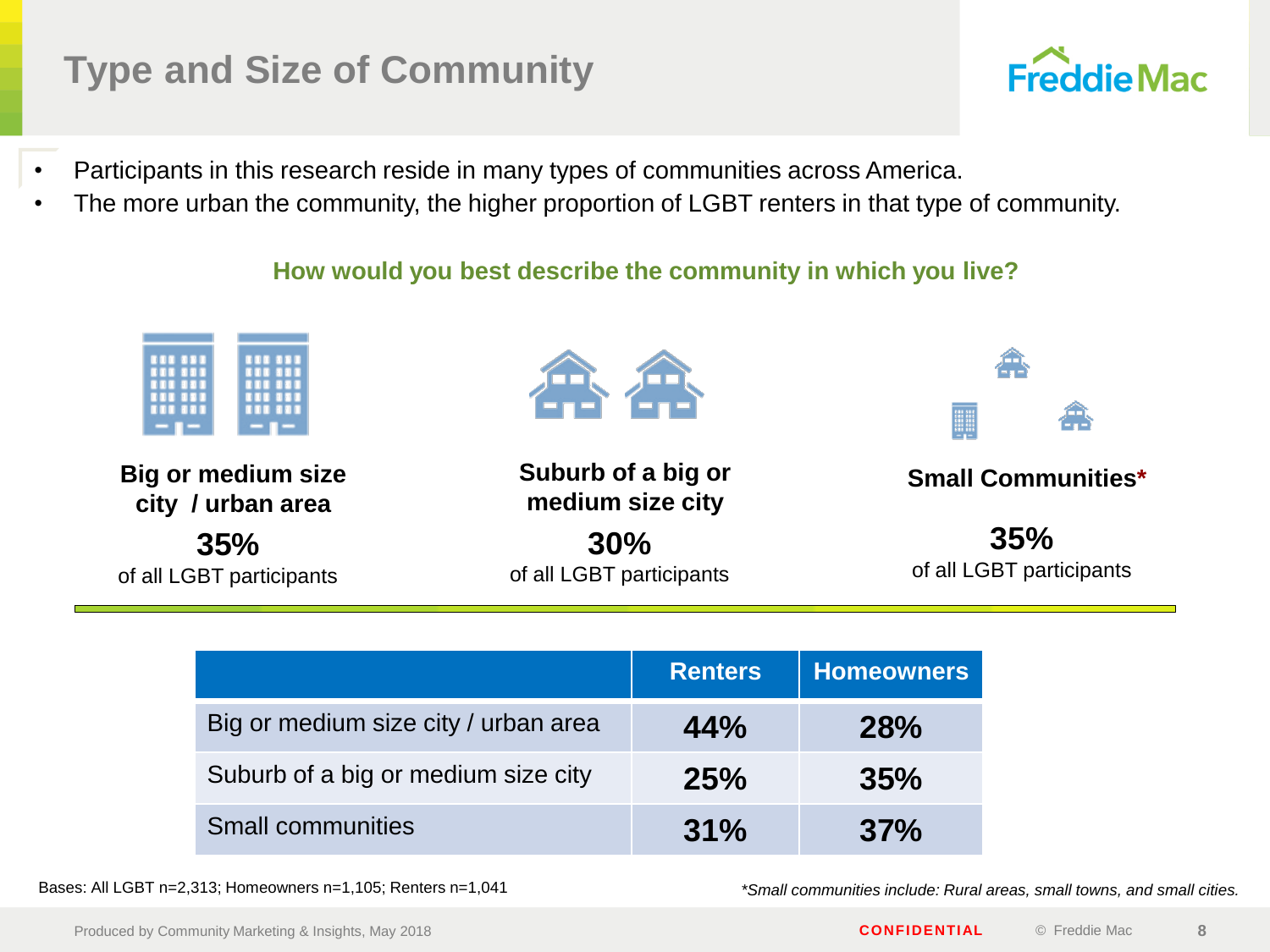### **Discrimination During Home Buying Process**

- While 13% of homeowners over time expressed experiences of discrimination, only 4% of homeowners purchasing in the past 5 years documented experiences of discrimination.
- LGBT African Americans report higher actual discrimination when trying to purchase a home.

**Looking back in your life, have you ever experienced discrimination or prejudice of any kind when trying to purchase a home? This could be at any part of the home buying process including lenders, loan officers, real estate agents, or sellers.**

|                 | <b>All</b><br><b>LGBT</b><br><b>Homeowners</b><br>$(Base = 1,105)$ | <b>Lesbian</b><br><b>Women</b><br>$(Base = 1,105)$ | <b>Gay Men</b><br>$(Base =)$ | <b>Bisexual</b><br>$(Base = )$ | <b>Gender-</b><br><b>Expansive</b><br>$(Base =)$ | <b>White</b><br>$(Base =)$ | <b>Black</b><br>$(Base =$ | <b>Latino</b><br>$(Base =)$ |
|-----------------|--------------------------------------------------------------------|----------------------------------------------------|------------------------------|--------------------------------|--------------------------------------------------|----------------------------|---------------------------|-----------------------------|
|                 | 13%                                                                | 19%                                                | 10%                          | 10%                            | 14%                                              | 11%                        | 23%                       | 15%                         |
| <b>Yes</b>      | 13%                                                                | 19%                                                | <b>10%</b>                   | 10%                            | 14%                                              | 11%                        | 23%                       | <b>15%</b>                  |
| <b>Not Sure</b> | 11%                                                                | 12%                                                | 8%                           | 11%                            | 21%                                              | 11%                        | 8%                        | 17%                         |
| No              | 76%                                                                | 69%                                                | 82%                          | 78%                            | 65%                                              | 77%                        | 69%                       | 68%                         |

#### **Among All Homeowners**

#### Base: LGBT community members that own their home

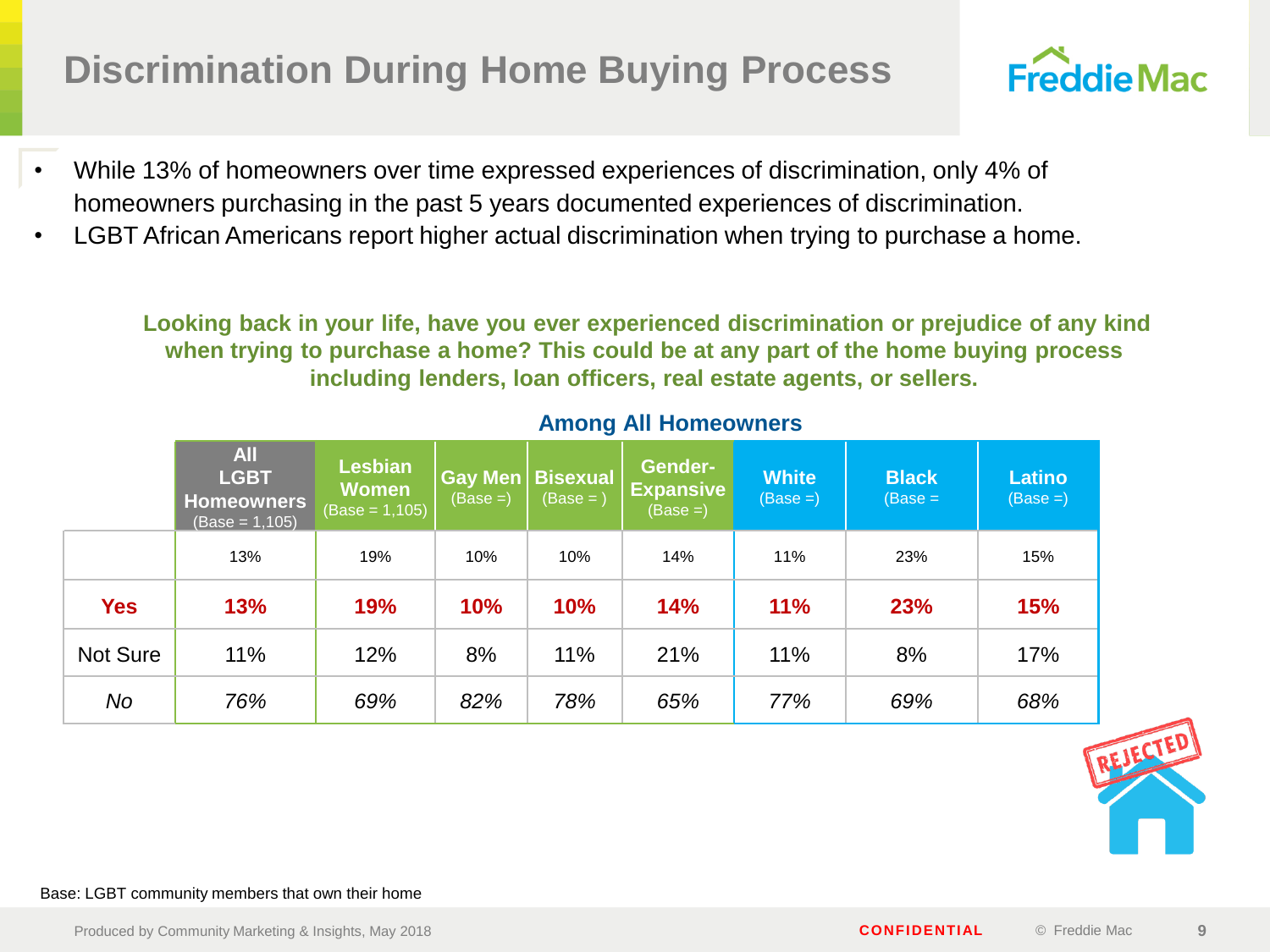### **Choosing a Location to Live**

*Homeowners vs. Renters*



• Convenience seems more important to the renters and slightly more likely than homeowners to desire a place that is considered to be an LGBT-friendly place to live.

#### **On a 4-point scale, how important are these considerations when choosing a location to live?**

| % Total Important<br>Four-point scale used: 4-Very important, 3, 2, 1-Not important | <b>Homeowners</b> | <b>Renters</b> |
|-------------------------------------------------------------------------------------|-------------------|----------------|
| Reasonable cost of homes or apartments                                              | 91%               | 96%            |
| Low crime rates                                                                     | 90%               | 84%            |
| Neighborhood homes are well maintained                                              | 89%               | 78%            |
| Considered to be an LGBT-friendly place to live                                     | 78%               | 84%            |
| There is diversity in the people that live there                                    | <b>77%</b>        | 80%            |
| Close to parks or outdoor recreation                                                | 68%               | 65%            |
| Close to my work                                                                    | 63%               | <b>74%</b>     |
| Close to my existing friends                                                        | 54%               | 56%            |
| Walkable to restaurants and shops                                                   | <b>47%</b>        | 64%            |
| Good access to public transportation                                                | 42%               | 60%            |
| Good place to raise children or good schools                                        | 37%               | 36%            |
| Close to my biological family                                                       | 31%               | 30%            |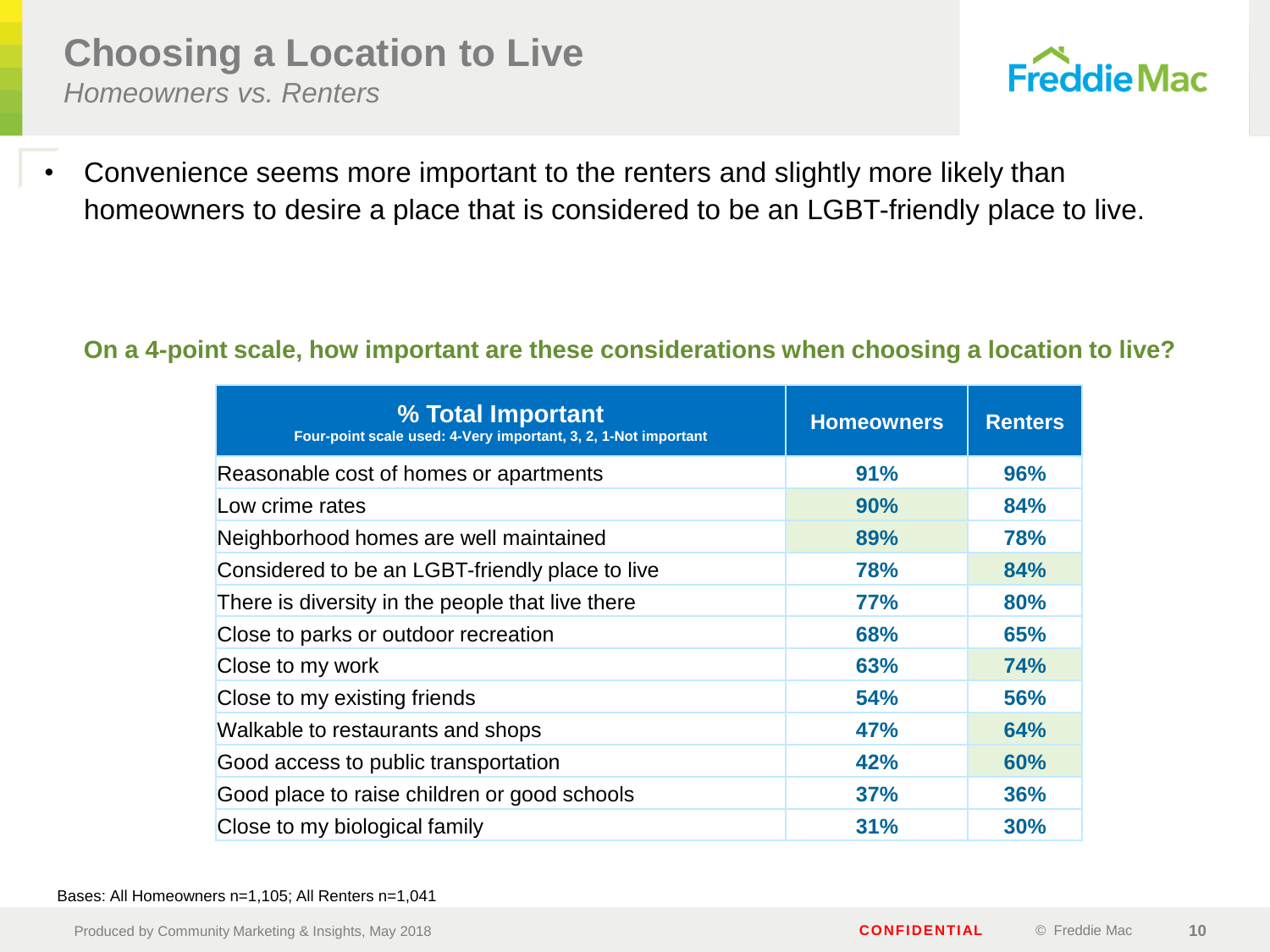### **Homeowner Hurdles**

• Not having the down payment is the top obstacle for LGBT renters interested in owning a home, followed by the high cost of living in their area and inability to afford the monthly mortgage.

#### **What has prevented you from owning a home to date? (Please mark all that apply.)**



Base: LGBT community members who rent, and want to own a home or are not sure. n=922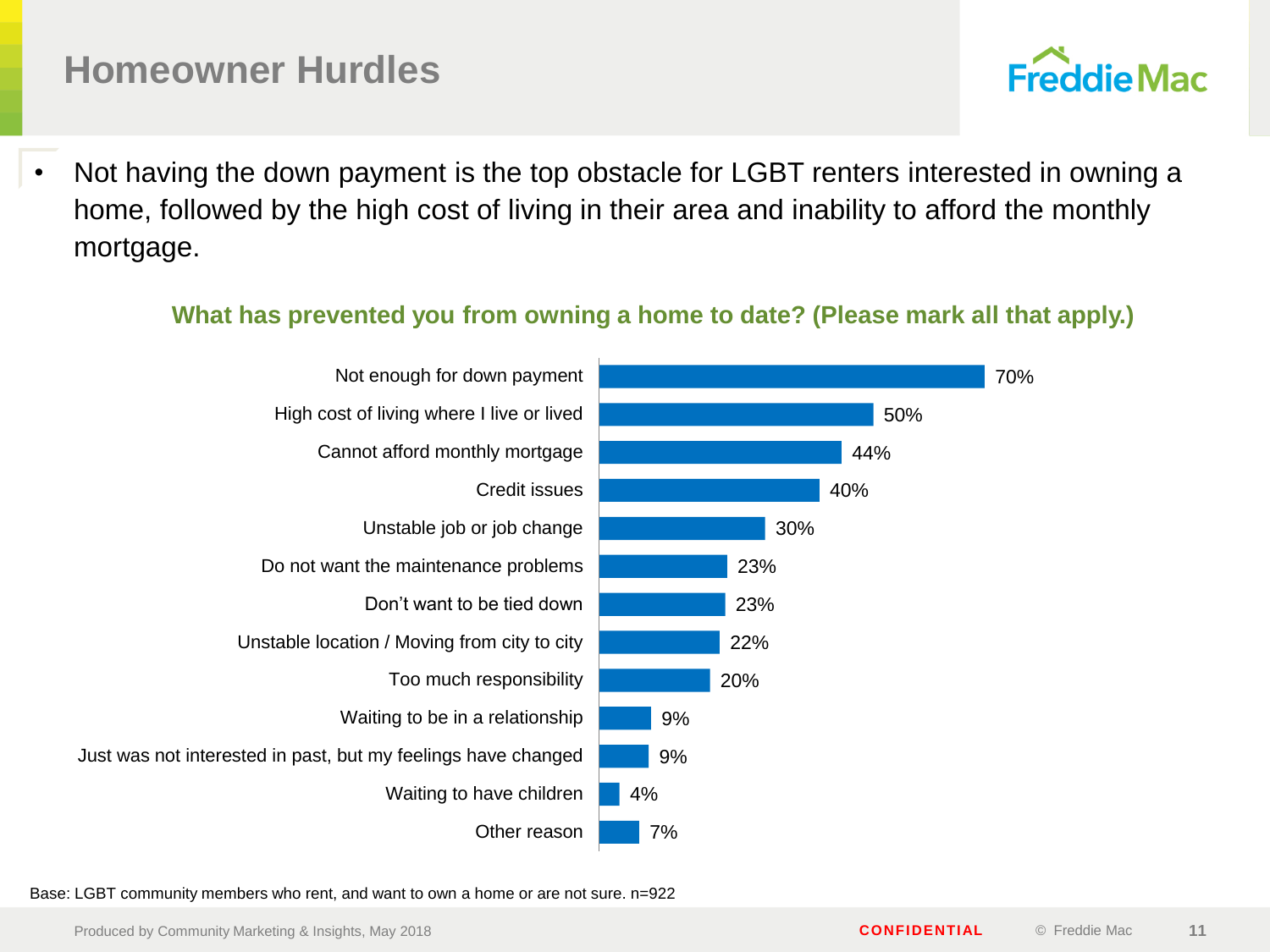### **Down Payment Knowledge**

## **Freddie Mac**

When LGBT renters interested in owning a home were asked about their perceptions of down payments, 29% did not know what was required and 25% thought it was 20% or more.

**To the best of your knowledge... if you purchased a home today, what is the percentage of a home's sale price do lenders require borrowers to pay as a down payment for a typical mortgage?**



Base: LGBT community members who rent, and want to own a home or are not sure. n=922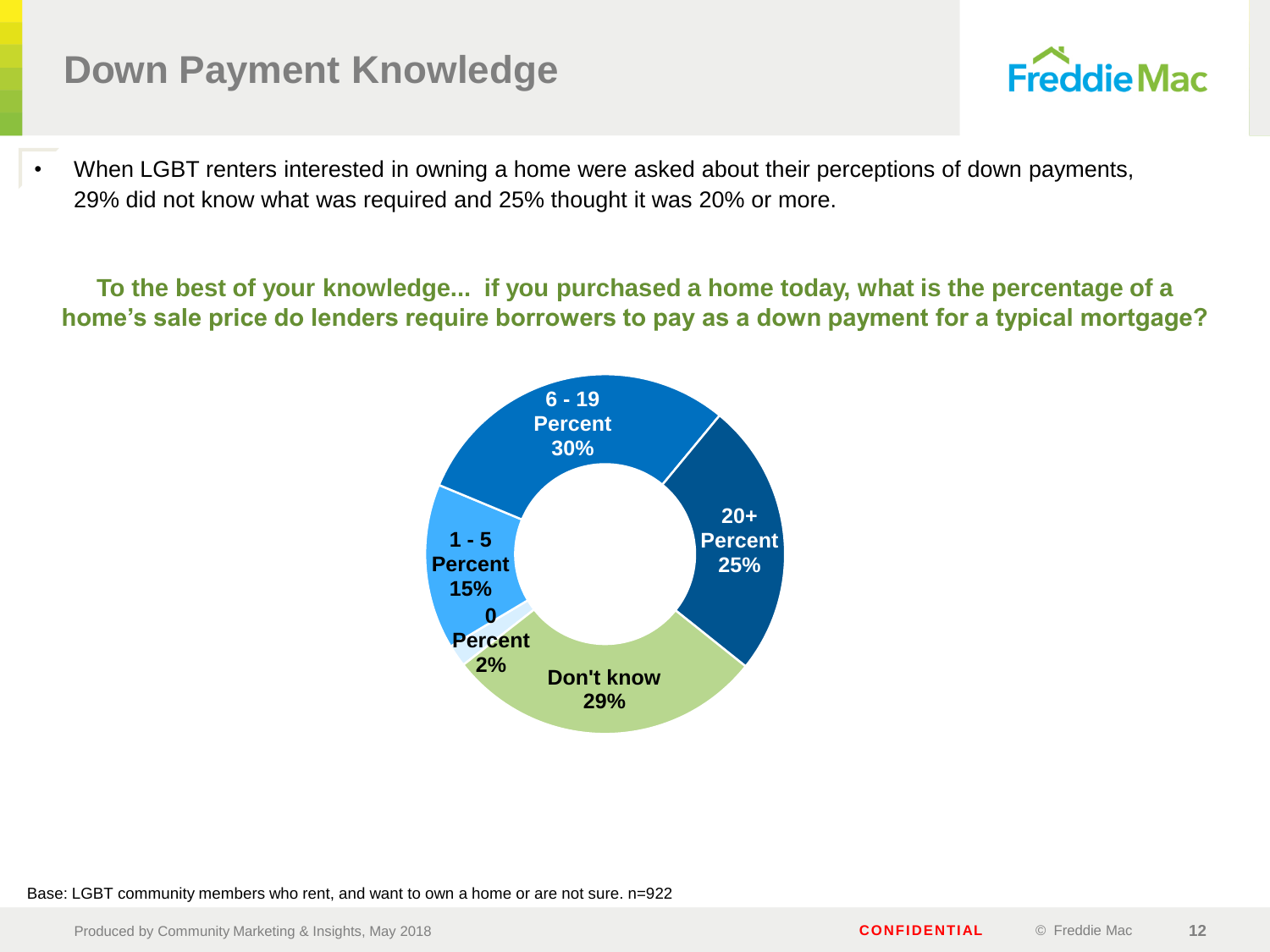### **Discrimination Fears of Renters**



• There are mixed results when it comes to fear of discrimination in buying a home. 46% LGBT renters fear discrimination in the future home buying process, with an additional 39% who indicated they do not fear any type of discrimination. Fears are greatest among lesbians, gender-expansive community members, Millennials, African American renters, and parents.

### **Regardless of whether you want to purchase a home or not, do you fear any type of discrimination in the home buying process?**



#### Bases: LGBT community members who rent N=1,041

Produced by Community Marketing & Insights, May 2018 **CONFIDENTIAL** © Freddie Mac **13**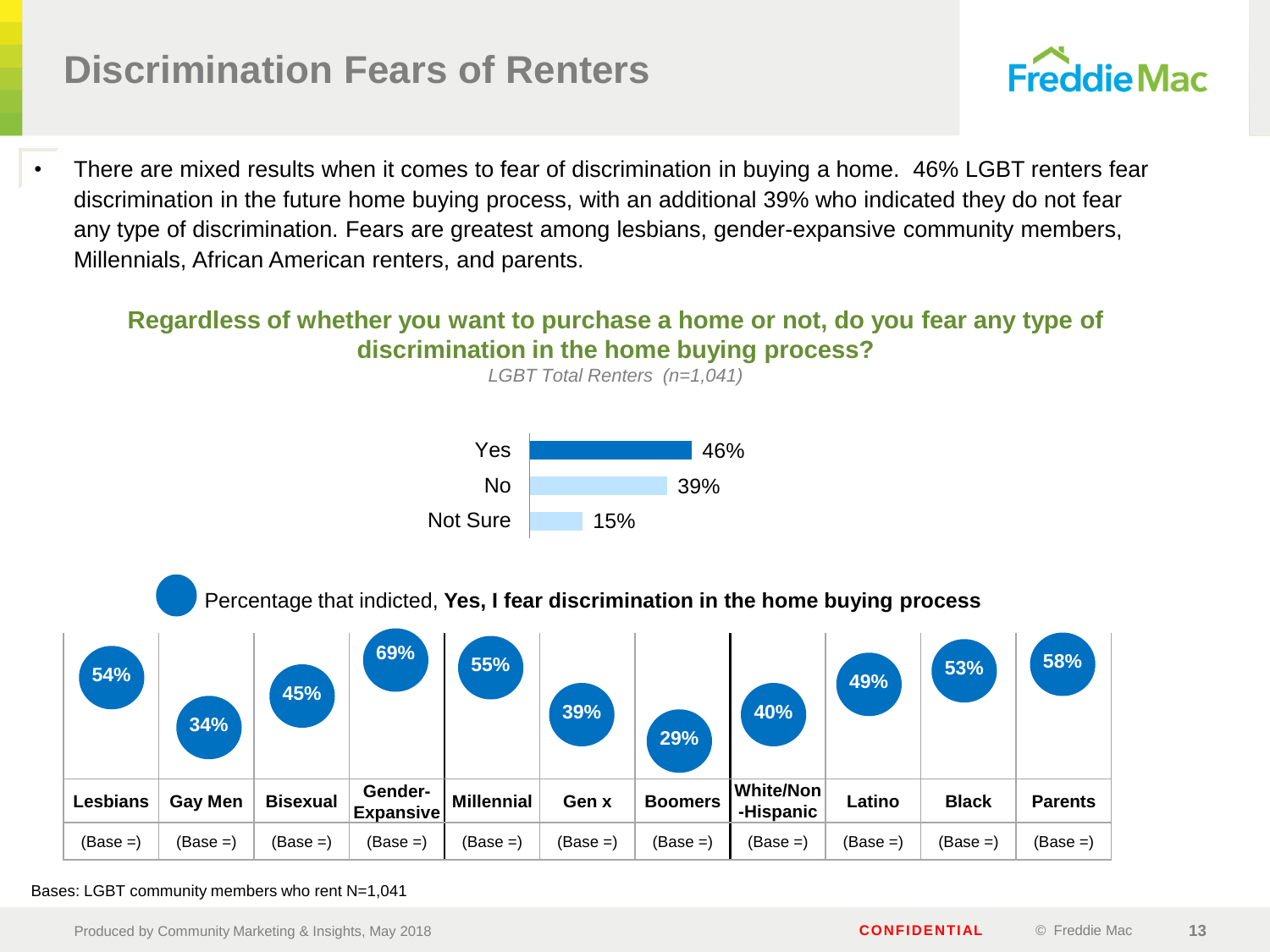### **Methodology**



#### **About the Study**

In April 2018, Community Marketing & Insights (CMI) fielded an online survey for Freddie Mac to better understand LGBT homeowners and renters. 2,313 LGBT community members living in the United States completed the 10-minute survey.

The research used a random sample of CMI's internal 85,000+ member LGBT research panel born between 1946 to 1996 (Millennials, Generation X, and Baby Boomers). CMI's LGBT research panel was developed over a 20-year period by partnership with over 300 LGBT-specific media, events, organizations, and social media. An oversample of gender-expansive community members were invited to assure sufficient completes for analysis.

Importantly, the panel consists of fewer LGBT community members who are "closeted" about their sexual orientation or gender identity, or cannot be reached through LGBT media, events or social media. The sample used for this report is not fully generalizable to the entire LGBT community. It excludes those age 21 and under and age 73 and over; it includes fewer "closeted" members of the LGBT community; and does not include those with no interaction with LGBT media, organizations, social media or community events from which the panel was derived.

### **Weighting**

No gold standard LGBT population estimate is currently available from the U.S. Census Bureau or other public data resource. However, the survey sample was compared to the full CMI LGBT panel as well as same-sex households and total population data from various U.S. Census reports in order to assure demographic ratios were reasonably in balance with the overall United States population. With the goal of providing a balanced opinion by gender, and because of an oversample of gender-expansive participants, all LGBT results were weighted as follows: 47% female, 47% male and 6% gender-expansive. Results were not weighed by age or ethnicity as the sample already had a reasonable distribution by other demographics.

### **Additional Information**

- Representation was from all 50 states, Puerto Rico and the District of Columbia, and closely matches state percentages from US Census for same-sex couples.
- Percentages may not add up to 100% in some places of the report due to rounding or multiple selections allowed.
- The survey has a margin of error of  $\pm 2.10\%$  at a 95% level of confidence.